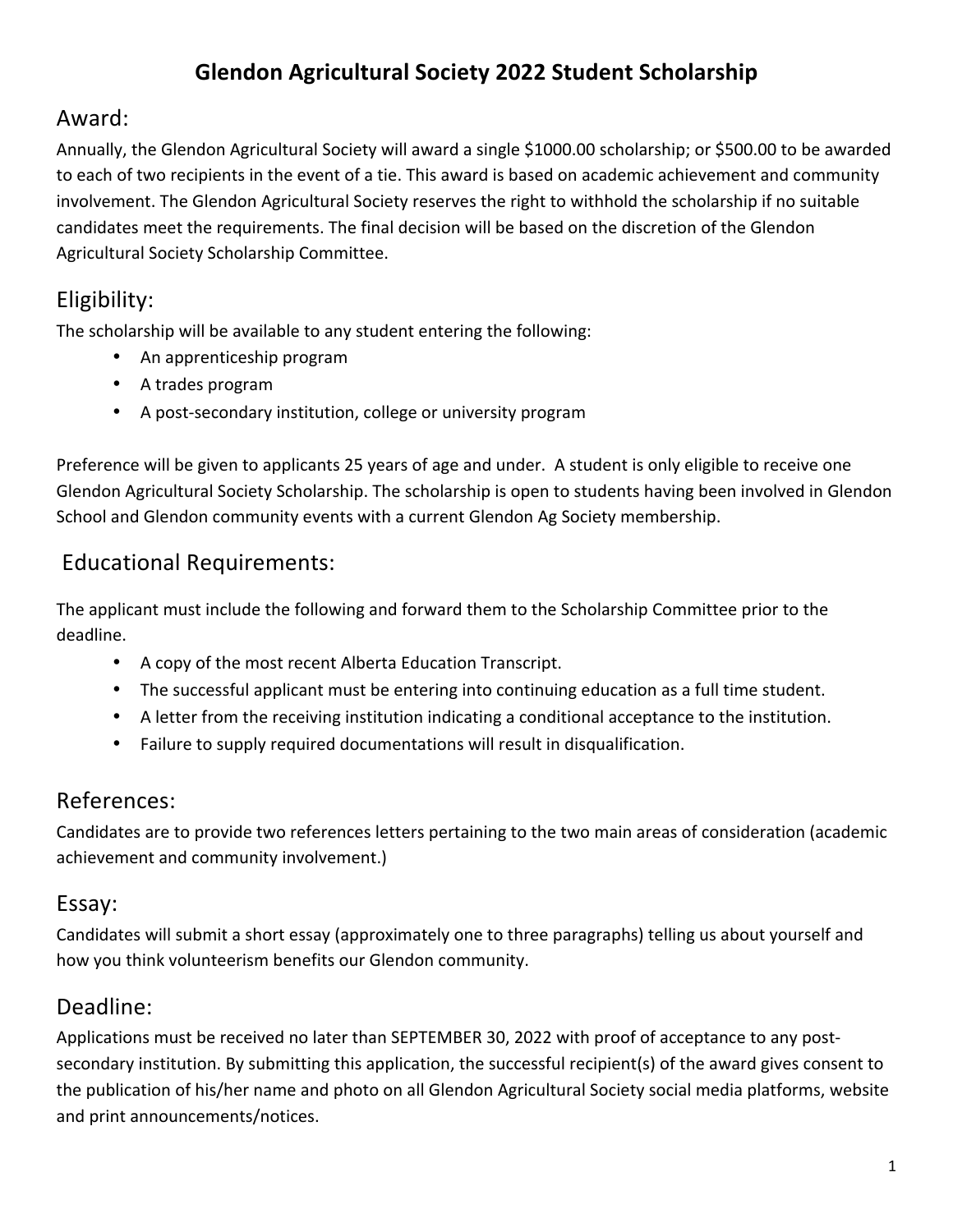| Middle<br>____________________<br>Town/City<br>Postal Code<br>Post-secondary Institution you plan to attend or are presently attending: |
|-----------------------------------------------------------------------------------------------------------------------------------------|
|                                                                                                                                         |
|                                                                                                                                         |
|                                                                                                                                         |
|                                                                                                                                         |
|                                                                                                                                         |
|                                                                                                                                         |
|                                                                                                                                         |
|                                                                                                                                         |
|                                                                                                                                         |
|                                                                                                                                         |
|                                                                                                                                         |
|                                                                                                                                         |
|                                                                                                                                         |
| Diploma/Certificate/Degree                                                                                                              |
| <u> 1999 - Johann Harry Harry Harry Harry Harry Harry Harry Harry Harry Harry Harry Harry Harry Harry Harry Harry</u>                   |
| <u> 1989 - Johann Stoff, amerikansk politiker (d. 1989)</u>                                                                             |
|                                                                                                                                         |
| Gr. 12 Diploma                                                                                                                          |
|                                                                                                                                         |

#### **Agricultural Society Scholarship Application Form – PART 1**

Please remember that it is your responsibility to ensure that we have a copy of your most recent official transcript.

\_\_\_\_\_\_\_\_\_\_\_\_\_\_\_\_\_\_\_\_\_\_\_\_\_\_\_\_\_\_\_\_\_\_\_\_\_\_\_\_\_\_\_\_\_\_\_\_\_\_\_\_\_\_\_\_\_\_\_\_\_\_\_\_\_\_\_\_\_\_\_\_\_\_\_\_\_\_\_\_\_\_\_

Signature Date Date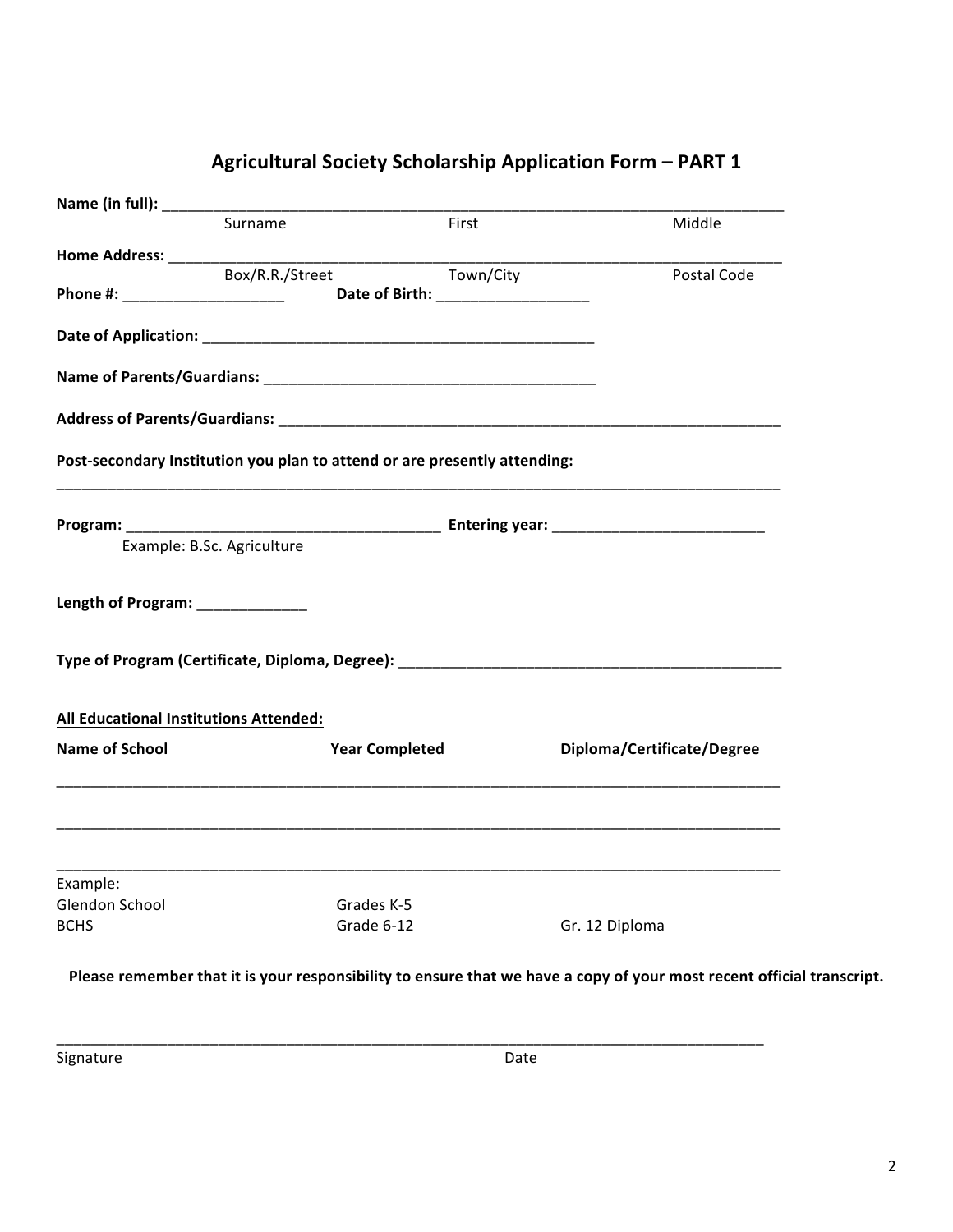#### **Agricultural Society Scholarship Application Form – PART 2**

Glendon Agricultural Society Scholarship Record of Other Activities

Please list any School-related activities and organizations that you have participated in over the last three years of your school attendance. Please attach an additional sheet if you require more space.

| Activity                                                                                                           | Office/Description of Special Responsibility | Year |  |
|--------------------------------------------------------------------------------------------------------------------|----------------------------------------------|------|--|
|                                                                                                                    |                                              |      |  |
|                                                                                                                    |                                              |      |  |
|                                                                                                                    |                                              |      |  |
|                                                                                                                    |                                              |      |  |
|                                                                                                                    |                                              |      |  |
| Please list any community and volunteer activities that you have participated in the Village of Glendon and/or the |                                              |      |  |
| Glendon Ag. Society. Please attach an additional sheet if you require more space.                                  |                                              |      |  |
| Activity                                                                                                           | Office/Description of Special Responsibility | Year |  |
|                                                                                                                    |                                              |      |  |

\_\_\_\_\_\_\_\_\_\_\_\_\_\_\_\_\_\_\_\_\_\_\_\_\_\_\_\_\_\_\_\_\_\_\_\_\_\_\_\_\_\_\_\_\_\_\_\_\_\_\_\_\_\_\_\_\_\_\_\_\_\_\_\_\_\_\_\_\_\_\_\_\_\_\_\_\_\_\_\_\_\_\_\_\_\_\_\_\_\_\_\_\_\_\_\_\_\_ \_\_\_\_\_\_\_\_\_\_\_\_\_\_\_\_\_\_\_\_\_\_\_\_\_\_\_\_\_\_\_\_\_\_\_\_\_\_\_\_\_\_\_\_\_\_\_\_\_\_\_\_\_\_\_\_\_\_\_\_\_\_\_\_\_\_\_\_\_\_\_\_\_\_\_\_\_\_\_\_\_\_\_\_\_\_\_\_\_\_\_\_\_\_\_\_\_\_

Please list any awards (athletic, community, public speaking) that you have received over the past three years. Please attach an additional sheet if you require more space.

\_\_\_\_\_\_\_\_\_\_\_\_\_\_\_\_\_\_\_\_\_\_\_\_\_\_\_\_\_\_\_\_\_\_\_\_\_\_\_\_\_\_\_\_\_\_\_\_\_\_\_\_\_\_\_\_\_\_\_\_\_\_\_\_\_\_\_\_\_\_\_\_\_\_\_\_\_\_\_\_\_\_\_\_\_\_\_\_\_\_\_\_\_\_\_\_\_\_ \_\_\_\_\_\_\_\_\_\_\_\_\_\_\_\_\_\_\_\_\_\_\_\_\_\_\_\_\_\_\_\_\_\_\_\_\_\_\_\_\_\_\_\_\_\_\_\_\_\_\_\_\_\_\_\_\_\_\_\_\_\_\_\_\_\_\_\_\_\_\_\_\_\_\_\_\_\_\_\_\_\_\_\_\_\_\_\_\_\_\_\_\_\_\_\_\_\_ \_\_\_\_\_\_\_\_\_\_\_\_\_\_\_\_\_\_\_\_\_\_\_\_\_\_\_\_\_\_\_\_\_\_\_\_\_\_\_\_\_\_\_\_\_\_\_\_\_\_\_\_\_\_\_\_\_\_\_\_\_\_\_\_\_\_\_\_\_\_\_\_\_\_\_\_\_\_\_\_\_\_\_\_\_\_\_\_\_\_\_\_\_\_\_\_\_\_

Send completed form to: Glendon Agricultural Society Scholarship Committee

\_\_\_\_\_\_\_\_\_\_\_\_\_\_\_\_\_\_\_\_\_\_\_\_\_\_\_\_\_\_\_\_\_\_\_\_\_\_\_\_\_\_\_\_\_\_

\_\_\_\_\_\_\_\_\_\_\_\_\_\_\_\_\_\_\_\_\_\_\_\_\_\_\_\_\_\_\_\_\_\_\_\_\_\_\_\_\_\_\_\_\_\_

Email: glendonagsociety@hotmail.com

Address: P.O. Box 630, Glendon, AB T0A 1P0